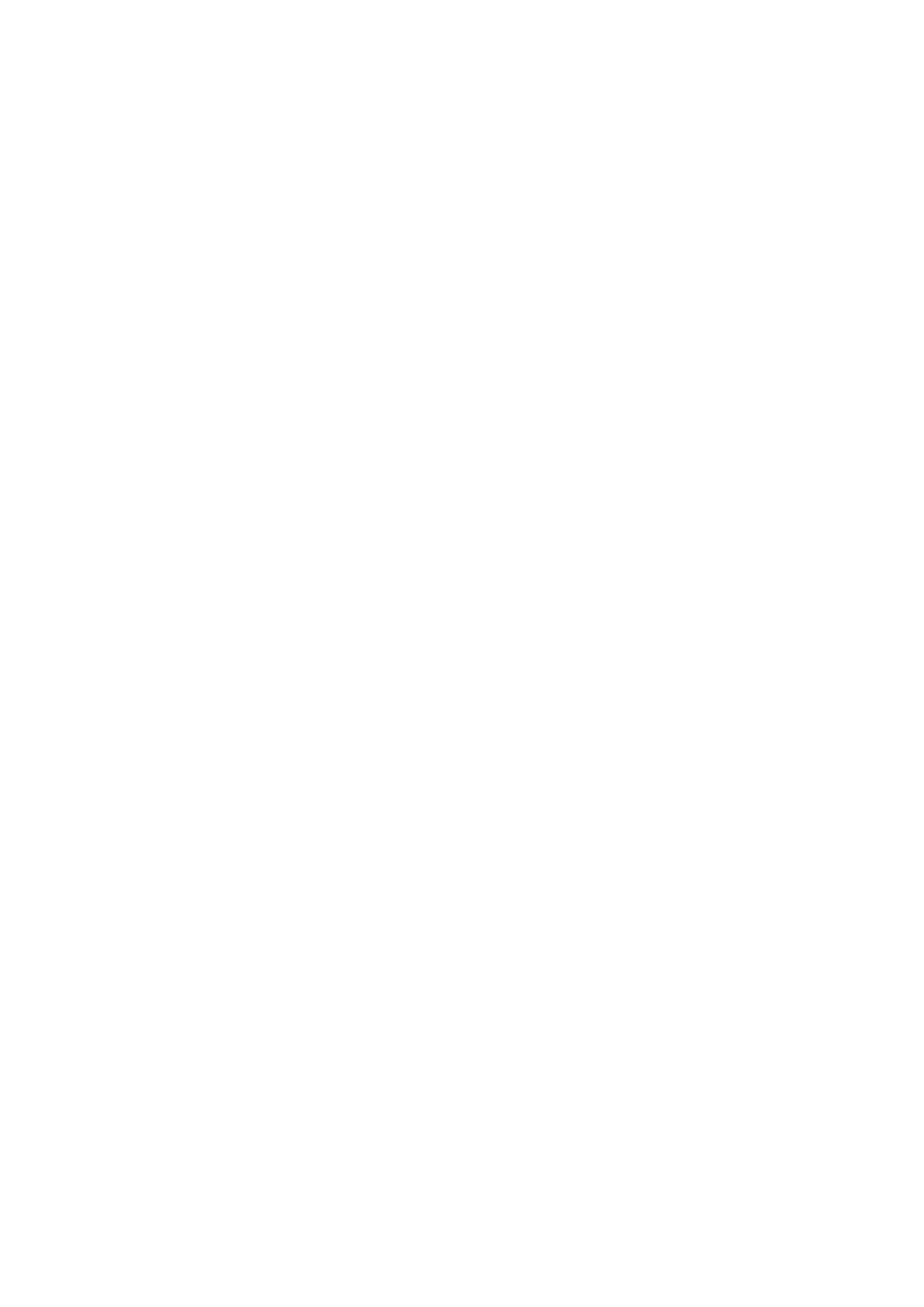# **ANNEX**

# **2010 GUIDELINES FOR MONITORING THE WORLDWIDE AVERAGE SULPHUR CONTENT OF FUEL OILS SUPPLIED FOR USE ON BOARD SHIPS, AS AMENDED (RESOLUTION MEPC.192(61), AS AMENDED BY RESOLUTION MEPC.273(69))**

#### **Preface**

1 The primary objective of the Guidelines is to establish an agreed method to monitor the average sulphur content of fuel oils supplied for use on board ships taking into account the different sulphur limits as required by regulation 14 of the revised MARPOL Annex VI.

#### **Introduction**

2 The basis for these Guidelines is provided in regulation 14.2 of the revised Annex VI of MARPOL and in Conference Resolution 4 (in MP/CONF.3/35), on monitoring the worldwide average sulphur content of residual fuel supplied for use on board ships, and document MEPC 59/24. Among the emissions addressed by Annex VI are emissions resulting from the combustion of fuel oils containing sulphur. An upper limit for the sulphur content of fuel oils was set and it was further decided to monitor the average sulphur content of fuel oils. Monitoring of the worldwide average sulphur content of distillate fuel supplied for use on board ships is not specified in regulation 14.2 of Annex VI. However, in the meantime, it was agreed to monitor the average sulphur content of distillate fuel.

3 The independent testing companies analyse over 100,000 samples annually, which cover between 25% and 35% of all deliveries. From the data gathered by these testing services, the current average figures for the sulphur content of residual fuels can be derived. These figures are publicized regularly and are currently in the order of 2.4% by mass<sup>1</sup>.

# **Definitions**

- 4 For the purpose of these Guidelines the following definitions should apply:
	- .1 *Residual fuel*:

Fuel oil for combustion purposes delivered to and used on board ships with a kinematic viscosity at 40°C greater than 11.00 centistokes<sup>2</sup> (mm<sup>2</sup>/s).

.2 *Distillate fuel*:

Fuel oil for combustion purposes delivered to and used on board ships with a kinematic viscosity at  $40^{\circ}$ C lower than or equal to 11.00 centistokes<sup>2</sup>  $\text{(mm}^2/\text{s})$ .

.3 *Provider of sampling and testing services*:

A company that, on a commercial basis, provides testing and sampling services of bunker fuels delivered to ships for the purpose of assessing quality parameters of these fuels, including the sulphur content.

-

#### https://edocs.imo.org/Final Documents/English/MEPC.1-CIRC.862 (E).docx

<sup>1</sup> See document MEPC 61/4.

<sup>&</sup>lt;sup>2</sup> Reference is made to ISO Standard 8217, 2012.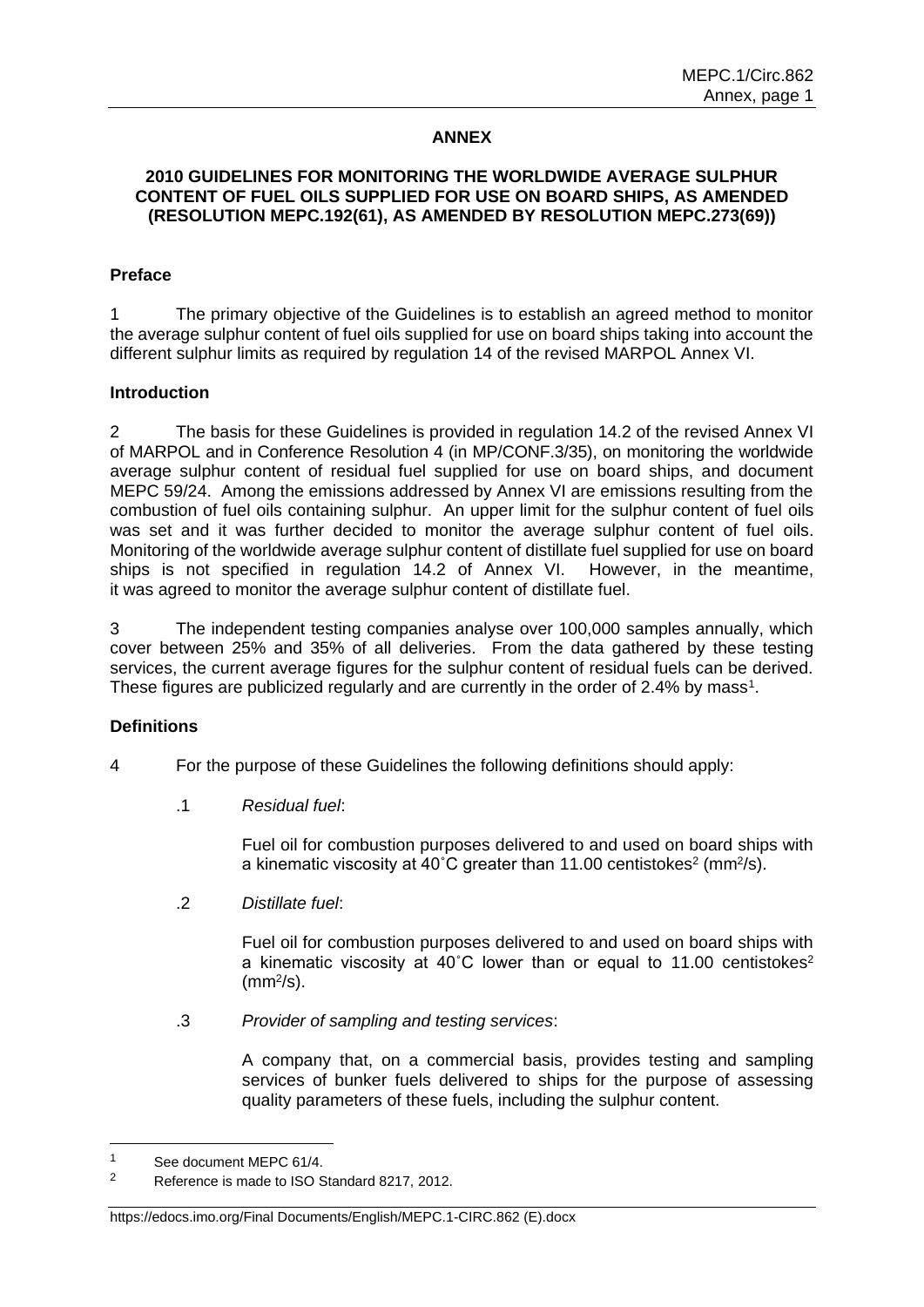# .4 *Reference value Awr*:

The value of the worldwide average sulphur content in residual fuels supplied for use on board ships, based on the first three years of data collected and as determined on the basis of paragraphs 5 to 11 of these Guidelines.

.5 *Reference value Awd*:

The value of the worldwide average sulphur content in distillate fuels supplied for use on board ships, based on the first three years of data collected and as determined on the basis of paragraphs 5 to 11 of these Guidelines.

# **Monitoring and calculation of yearly and three-year rolling averages**

# *Monitoring*

5 Monitoring should be based on calculation of average sulphur content of residual and distillate fuels on the basis of sampling and testing by independent testing services. Every year the average sulphur content of residual and distillate fuels should be calculated. After three years the reference value for monitoring will be set as described in paragraph 11.

# *Calculation of yearly averages*

6 At the basis of monitoring is the calculation, on an annual basis, of the average sulphur content of residual and distillate fuel.

7 The calculation of the average sulphur content is executed as follows:

For a certain calendar year, the sulphur contents of the samples analysed<sup>3</sup> (one sample for each delivery of which the sulphur content is determined by fuel oil analysis) are recorded. The sulphur contents of the samples analysed are multiplied by the corresponding mass of fuel oils added up and then divided by the total mass of bunker analysed. The outcome of that division is the average sulphur content of residual and distillate fuels for that year.

8 As a basis for well-informed decisions a graphical representation of the distribution of the global sulphur content plotted against the quantity of fuel oils associated with each incremental sulphur content range should be made available by 31 January of each year:

- .1 residual fuels: in terms of the % sulphur in increments of 0.5% sulphur;
- .2 distillate fuel for sulphur content below 0.5%: in terms of the % sulphur in increments of 0.1%; and
- .3 distillate fuels for sulphur content above 0.5%: in terms of the % sulphur in increments of 0.5%.

9 The mathematical formula for the method of calculation described is given in the appendix to these Guidelines.

-

#### https://edocs.imo.org/Final Documents/English/MEPC.1-CIRC.862 (E).docx

<sup>3</sup> Reference is made to ISO Standard 8754, 2003.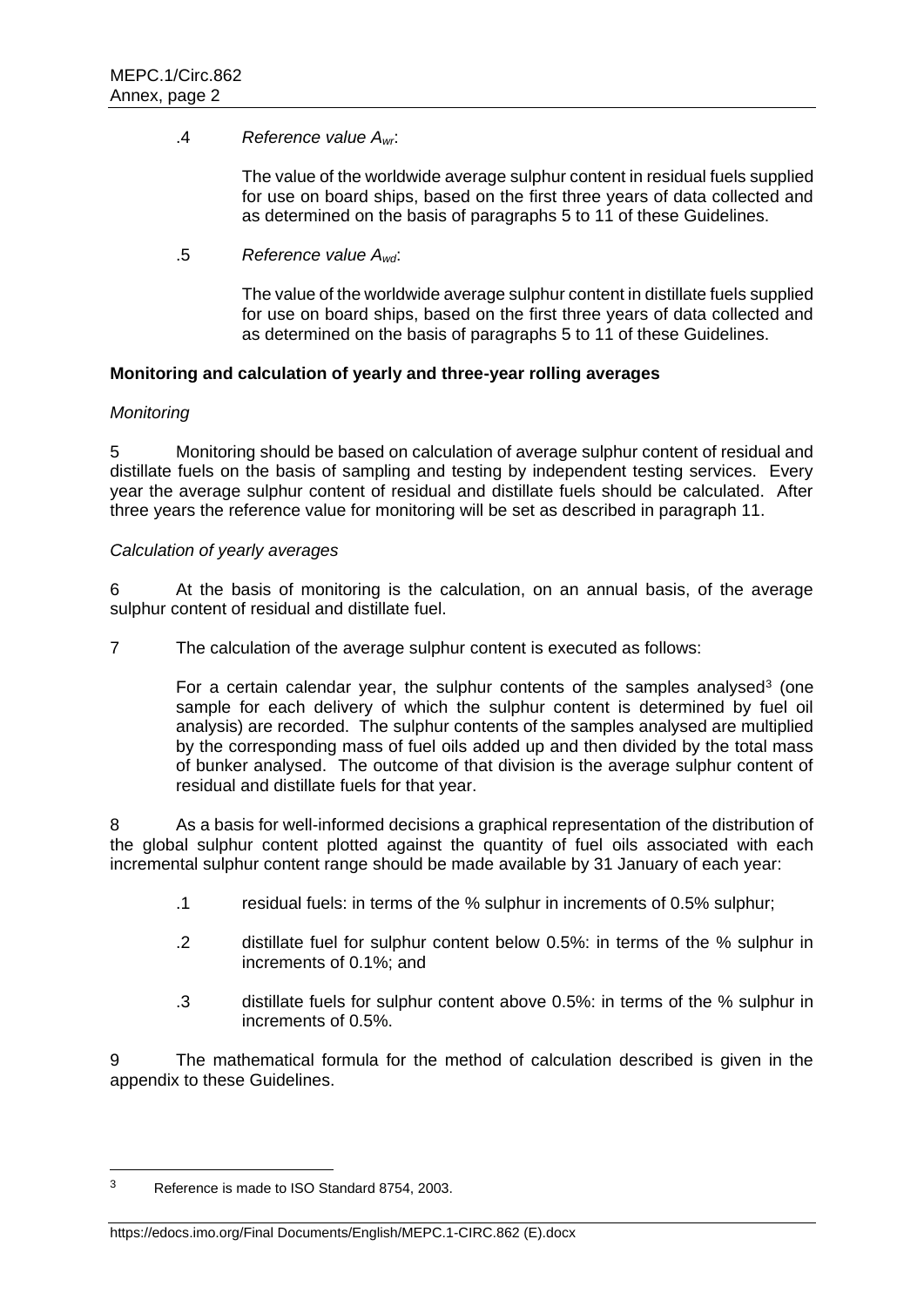## *Three-year rolling average*

10 A three-year rolling average should be calculated as follows:

 $A_{cr} = (A_{c1} + A_{c2} + A_{c3})/3$ 

in which:

- $A_{cr}$  = rolling average S-content of all deliveries tested over a three-year period
- $A_{c1}$ ,  $A_{c2}$ ,  $A_{c3}$  = individual average S-contents of all deliveries tested for each year under consideration

 $A_{cr}$  is to be recalculated each year by adding the latest figure for  $A_c$  and deleting the oldest.

For the calculation of yearly average, any fuel oils less than 0.05% of sulphur should be calculated as 0.03%.

#### *Setting of the reference values*

11 The reference value of the world wide average sulphur content of residual and distillate fuels supplied for use on board ships should be  $A_{wx}$ , where x=r, d, and  $A_{wx} = A_{cr}$  as calculated in January of the year following the first three years in which data were collected on the basis of these Guidelines. A<sup>w</sup> should be expressed as a percentage.

#### **Providers of sampling and testing services**

12 There are presently four providers of sampling and testing services under these Guidelines.

13 Any additional providers of sampling and testing services will be approved by the MEPC in accordance with the following criteria:

- .1 be subject to the approval of the Marine Environment Protection Committee, which should apply these criteria;
- .2 be provided with a technical and managerial staff of qualified professionals providing adequate geographical coverage and local representation to ensure quality services in a timely manner;
- .3 provide services governed by a documented Code of Ethics;
- .4 be independent as regards commercial interest in the outcome of monitoring;
- .5 implement and maintain an internationally recognized quality system, certified by an independent auditing body, which ensures reproducibility and repeatability of services which are internally audited, monitored and carried out under controlled conditions; and
- .6 take a significant number of samples on an annual basis for the purpose of globally monitoring average sulphur content of residual and distillate fuels.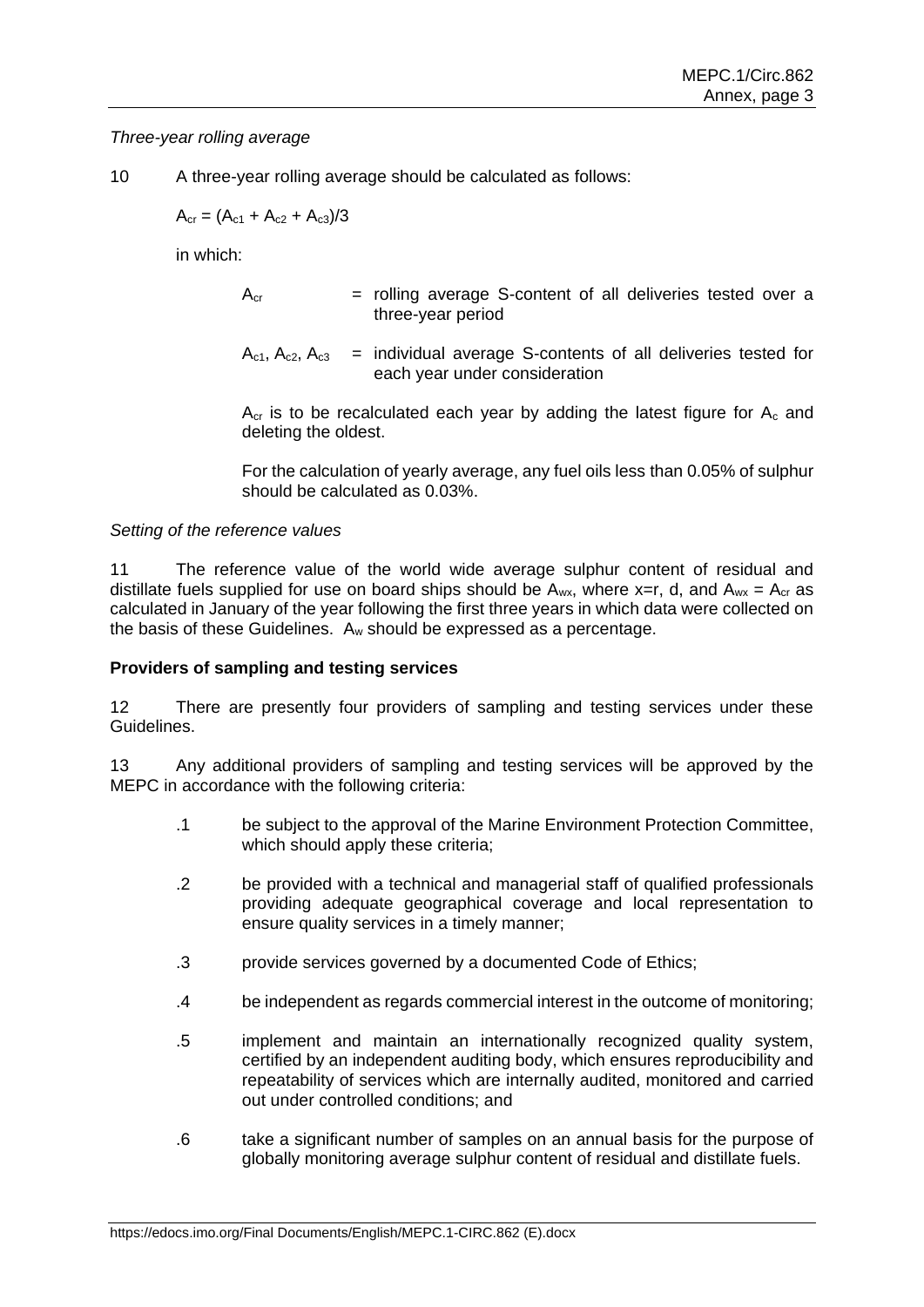# **Standardized method of calculation**

14 Each of the providers of sampling and testing services should provide the necessary information for the calculation of the average sulphur content of the residual and distillate fuels to the Secretariat of IMO or another agreed third party on the basis of a mutually agreed format, approved by MEPC. This party will process the information and will provide the outcome in the agreed format to MEPC. From the viewpoint of competitive positions the information involved should be considered sensitive.